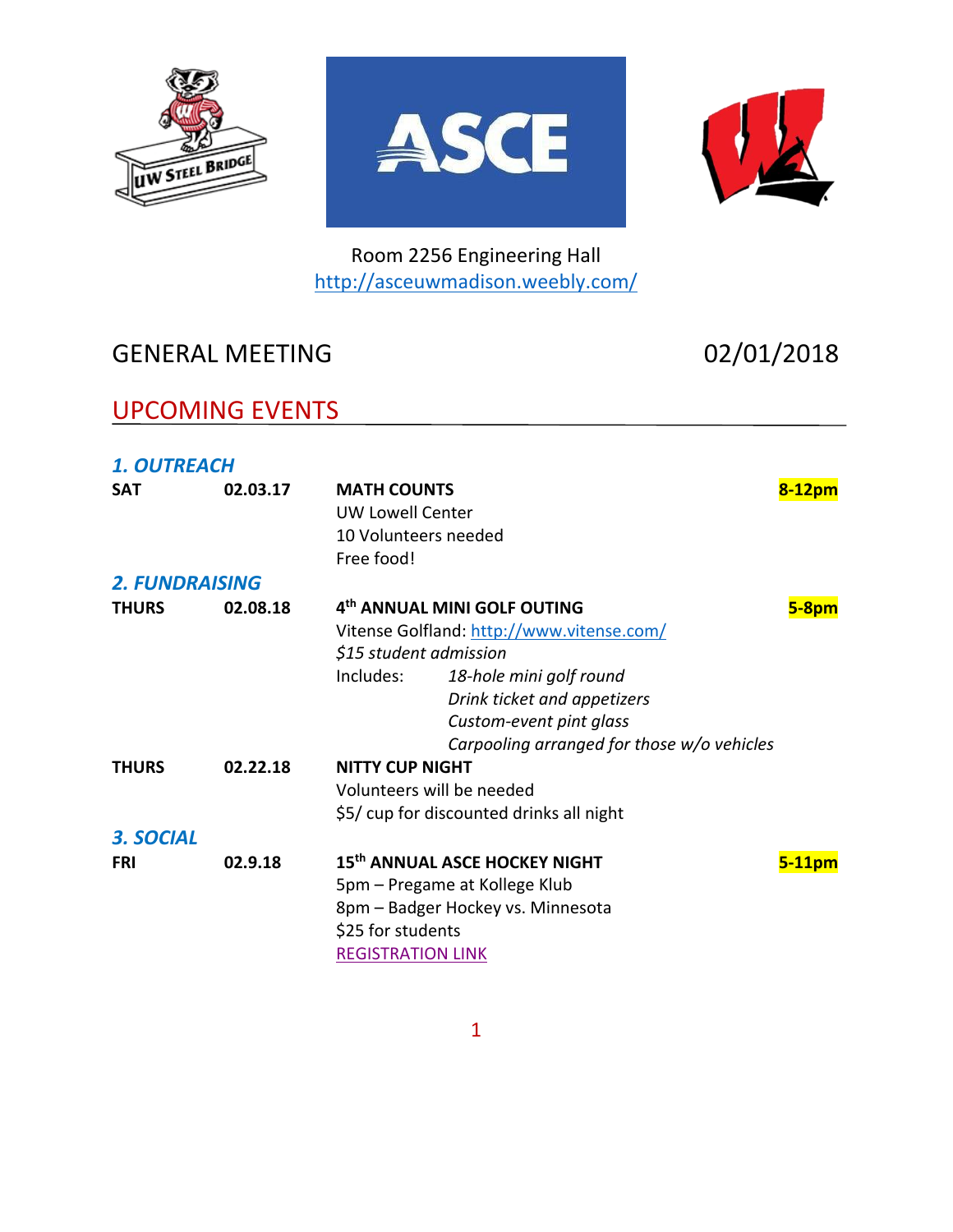## ANNOUNCEMENTS

### *1. GENERAL*

#### JOIN ASCE TODAY!

- Fill out the membership form online
- 1<sup>st</sup> Semester is free; \$25 per semester; \$40 school year.
- Give checks/cash to Ryan Williams by next meeting.

#### Regionals 2020 Planning Meeting

- Wednesday, February 7th, 6:00 PM
- Intro to a regional competition
- Brainstorming Ideas

#### Kimley-Horn Info Session

- Wednesday, February 7th, 6:30 PM
- Room 175 in 1410 Engineering Drive
- Free Ians!

#### ASCE YMG SE Branch Social

- Admirals Game
- Friday, March 9th
- 5PM Dinner (TBD), 7PM Hockey

#### JP Cullen Mock Bid Day

- Thursday, March 8th
- 8 spots available, 4 spots for alternates

#### 2018 Regionals - Chicago, Illinois

- Small competition teams will be formed within the week
- Please let us know if you want to go to regionals but have NOT filled out the form

#### CLOTHING AND MEMORABILIA

- \$15 for shirt, Pocket tee!

### *2. SPORTING EVENTS*

| <b>THURS</b> | <b>Volleyball</b>                                                        |  |  |  |
|--------------|--------------------------------------------------------------------------|--|--|--|
|              | @ The Natatorium                                                         |  |  |  |
|              | Games begins on Thursday, Feb. 22nd!                                     |  |  |  |
|              | Wear red shirt and sneakers - bring Wiscard, ASCE members play for free! |  |  |  |
|              | Meet new people, take a study break, exercise, have fun!                 |  |  |  |

#### *3. STEEL BRIDGE*

| <b>SUN</b> | 02.04.2018 | <b>Construction Brainstorming Meeting</b> | 12-1:30 PM |
|------------|------------|-------------------------------------------|------------|
|            |            | Union South                               |            |

*Email: [steelbridgeuw@gmail.com](mailto:steelbridgeuw@gmail.com)*